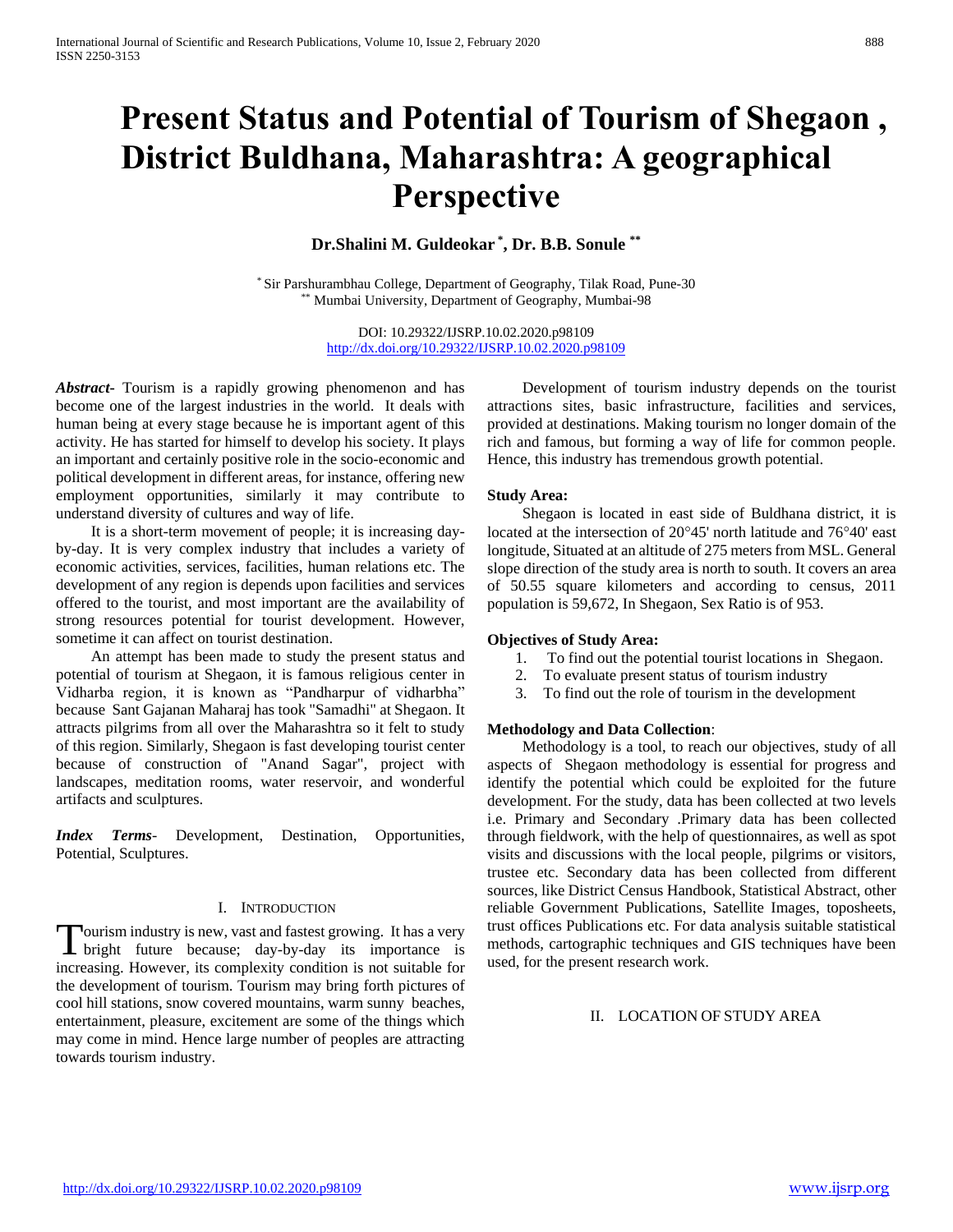

Map No.1

# **Tourist Attractions In Shegaon: Gajanan Maharaj Sansthan:**

 Shegaon is very famous pilgrimage center in Maharashtra because Sant Gajanan Maharaj took "Samadhi" at Shegaon, it is also known as ["Pandharpur](http://www.worldlingo.com/ma/enwiki/en/Pandharpur) of Vidarbha". It attracts pilgrims from all over the Maharashtra. This temple belongs to Gajanan Maharaj Sansthan Trust. Trust provides many services in the form of spiritual, religious, medical and educational fields. In particular, they are providing good accommodation in low budget and transportation service is free from railway station, bus depot to temple and Anand Sagar.

#### **Anand Sagar:**

 Shegaon is a small town and even though devotees wished to extended their stay in holy environment, there were no place of interest to spend time peacefully. Hence, trust has started worked on Anand Sagar manmade lake in 1999. However, this place had a shortage of water so projects will not successes so sansthan brought water from Wan River, which is 9 km. far from project, to save water they have started rainwater harvesting.

 Total area of "Anand Sagar" project is 350 acre and 120 acre has used for public services and remain area has used for lake, lush green lawns etc. It is totally authorities by trusty of temple. They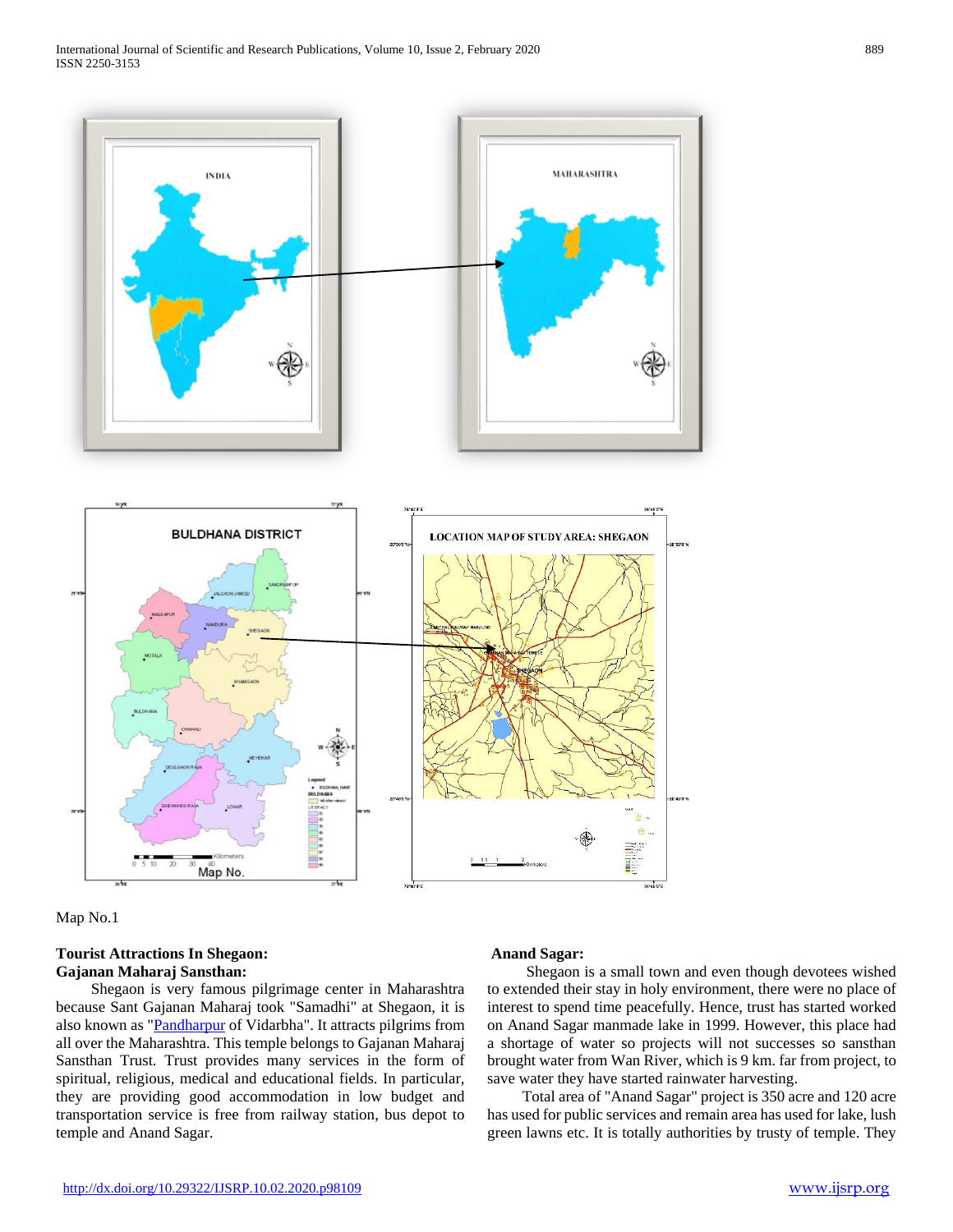are providing bus facilities, accommodation facilities and hotels also. Tourist is enjoying darshan as well as recreation.

# **Shri Shetra Nageshwar:**

 The village got its name from the existence of an ancient temple of Shri Nageshwar. The river Mohana is flowing closely at a distance of one mile, emanating from one of the springs in the Nagzari and on the banks of the river is Gomaji Maharaj Math constructed, because Gomaji Maharaj's Samadhi is there. It attracts pilgrims from all over Maharashtra. A fair of Gomaji Maharaj is held on Chaitra near about 25000 to 30000 peoples attended.



# **1. Map No.**

# **Functional Classification of Tourists at Ssegaon:**

 For the detail study, tourists were interviewed at different occasions, at Shegaon to seek their opinions about the tourist places and available facilities. Six hundred questionnaires were filled by tourists and analyzed were according to their purpose, which shown in the following figures.

 **Purpose of Visits:** Tourists visits for different purposes such as sixty-nine percent visitor's visit to take darshan of Shri Gajanan Maharaj because of religious faith, eleven percent tourists visit to take hospitals facilities because Shri Gajanan Maharaj Sansthan provides these facilities only to those who are economically poor, twenty percent tourist visits for recreation.



Source: Data compiled by fieldwork

 **Turns of Visit:** Some tourists visit the temple once and some more than five times. Such as thirty-three percent tourists visit the temple once, ten percent tourists visit four times and twenty-two percent tourists visit many times as per their convenience. Fig. No. 2





 **Mode Of Transportation:** Tourist approach by different modes of transportation, fifty six percent tourist' visits by government transport facilities such as bus and railway, because of availability, safety, cheap and quick service from different places. Such as Buldhana, Amravati, Akola, Khamgaon and Busawal-Nagpur railway line etc. Hence, tourists are taking advantage of such facilities. Thirty two percent tourist visit by own four and two wheeler vehicles and twelve percent tourist come by private vehicles. Fig.No.3



Source: Data compiled by Fieldwork

Length of Stay: Generally, the tourists prefer to have their stay at bhakta Niwas because there are good accommodation facilities, which is best and cheap also.

 **Parking Facilities:** Near temple, we cannot park vehicles, but in the town anywhere, we can park, in Anadsagar parking facilities are provided, based on pay.

 **Role of Trust:** Role of trust is very important in Shegaon, because it is well known religious center in Maharashtra. It has established in 1908, under the society Act 1860 and Bombay Public Trust Act 1950, the motto of trust is "Sarve Bhavantu Sukhin"

Seasonality: Tourism activity is affected by seasonal change, in certain tourist destinations seasonality in the behavior of segments of tourist demand. At a regional level, distribution of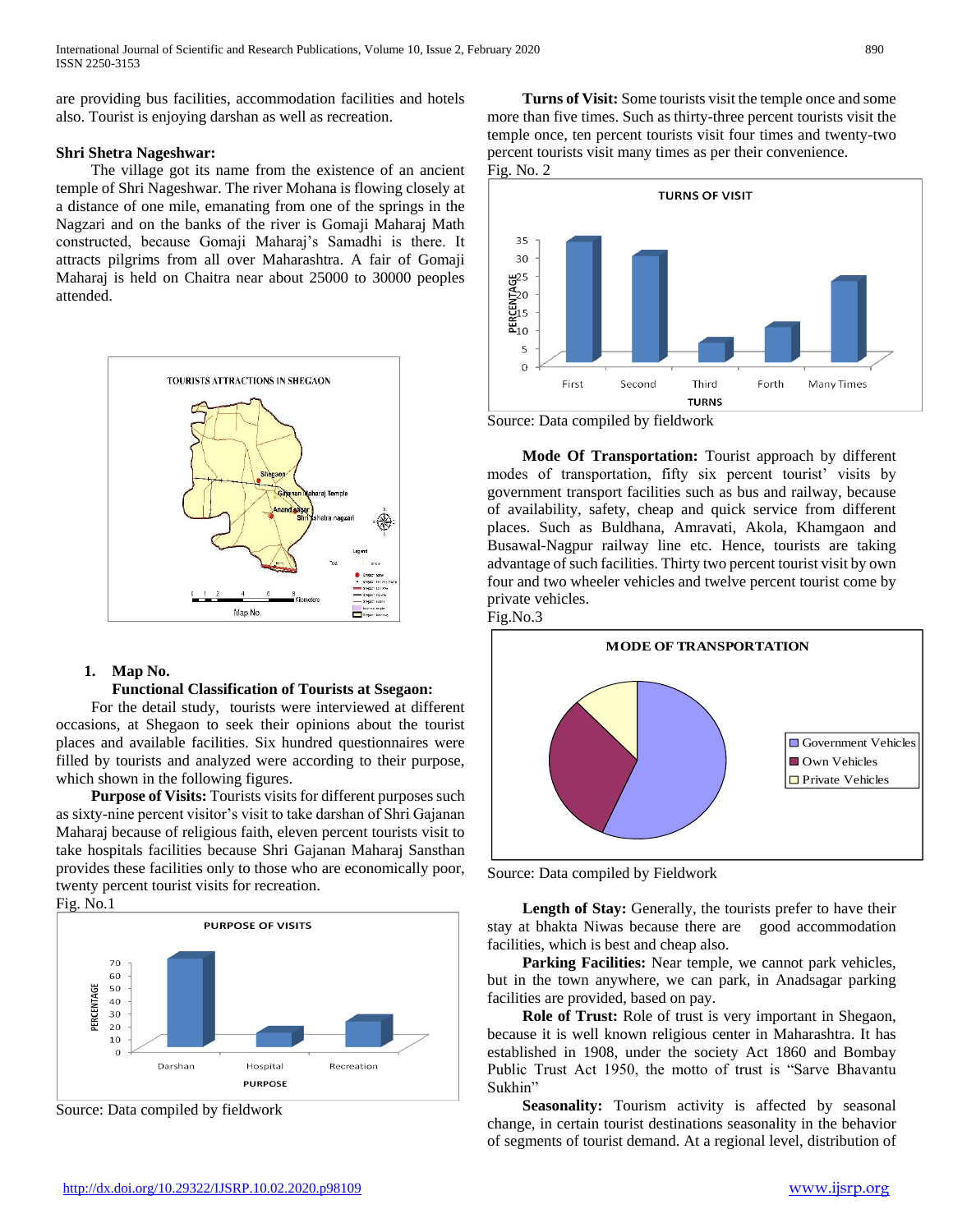tourist arrivals depends on seasons. Most of the tourists visit Shegoan during winter season because it is most suitable season in Vidharbha. Maximum Pilgrims visits in the month of October, November, December and January, due to Diwali vacations. In summer, people neglect the visits due to excess heat of May.

# Fig. No.4



Source: Data compiled by Fieldwork

**Accommodation:** Accommodation is the key element in the tourism and essentials for the development of tourism. Because stay of tourist is, depend upon accommodation, if good facilities are available tourist can increase his halt. It is a core area of the tourism and plays a distinctive role in the development of tourism. Accommodation facilities are very good most of the tourists are

# **Table No.2 Shegaon: Factor Wise Level of Satisfaction Index (Mi)**

using private lodges, hotels and bhakta niwas provides by shri Gajanan Maharaj Sansthan. Hotels are cheap it is closed to temple so tourist can go any time to take darshan.

**Table No.1 Shegaon: Accommodation Facilities**

| Sr. | of<br><b>Type</b>              | <b>Total</b> |
|-----|--------------------------------|--------------|
| No. | <b>Accommodation</b>           |              |
|     | <b>MTDC Rest House</b>         |              |
| 2   | Lodging<br>and                 | 48           |
|     | Boarding                       |              |
| 3   | Hotels                         | 79           |
|     | <b>Bhakta</b><br><b>Trusts</b> | 1050         |
|     | Niwas and Halls                | (rooms)      |

Source: Data compiled by Fieldwork

 That tourist taking halt at bhakta niwas but full day they cannot live in the rooms they have to vacate rooms early in the morning at eight o'clock and again night they can stay at bhakta niwas, it is also so cheap with accommodation they are provides food at low costs.

### **Satisfaction Index of Tourist at Shegaon:**

For knowing, the qualitative reaction of the tourists eight parameters were applied and the reactions were classified into four categories such as Excellent, Good, Satisfactory and Unsatisfactory,

| <b>Factors</b>        | <b>Excellent</b> |              | Good |               | <b>Satisfactory</b> |               | <b>Unsatisfactory</b> |               | <b>Total</b> |
|-----------------------|------------------|--------------|------|---------------|---------------------|---------------|-----------------------|---------------|--------------|
|                       | No.              | $\%$         | No.  | $\frac{0}{0}$ | No.                 | $\frac{0}{0}$ | No.                   | $\frac{0}{0}$ |              |
| Transportation        | 134              | 22           | 176  | 29            | 198                 | 33            | 92                    | 15            | 600          |
| Accommodation         | 314              | 52           | 102  | 18            | 79                  | 13            | 105                   | 17            | 600          |
| Darshan Facilities    | 352              | 59           | 84   | 14            | 79                  | 13            | 85                    | 14            | 600          |
| Food & Drinking       | 327              | 54           | 128  | 21            | 117                 | 20            | 28                    | 5             | 600          |
| water                 |                  |              |      |               |                     |               |                       |               |              |
| Shopping              | 53               | 8            | 37   | 6             | 137                 | 23            | 373                   | 62            | 600          |
| facilities            |                  |              |      |               |                     |               |                       |               |              |
| of<br><b>Behavior</b> | 264              | 44           | 162  | 27            | 105                 | 18            | 69                    | 12            | 600          |
| citizens              |                  |              |      |               |                     |               |                       |               |              |
| Parking facilities    | 93               | 15           | 184  | 31            | 226                 | 37            | 97                    | 16            | 600          |
| Opinion<br>about      | 11               | $\mathbf{2}$ | 23   | 4             | 150                 | 25            | 416                   | 69            | 600          |
| town                  |                  |              |      |               |                     |               |                       |               |              |

**Source: Data compiled by fieldwork**



**c**



**o**

**r** 

**W**

**i**

**s**

**e** 

**L**

**e**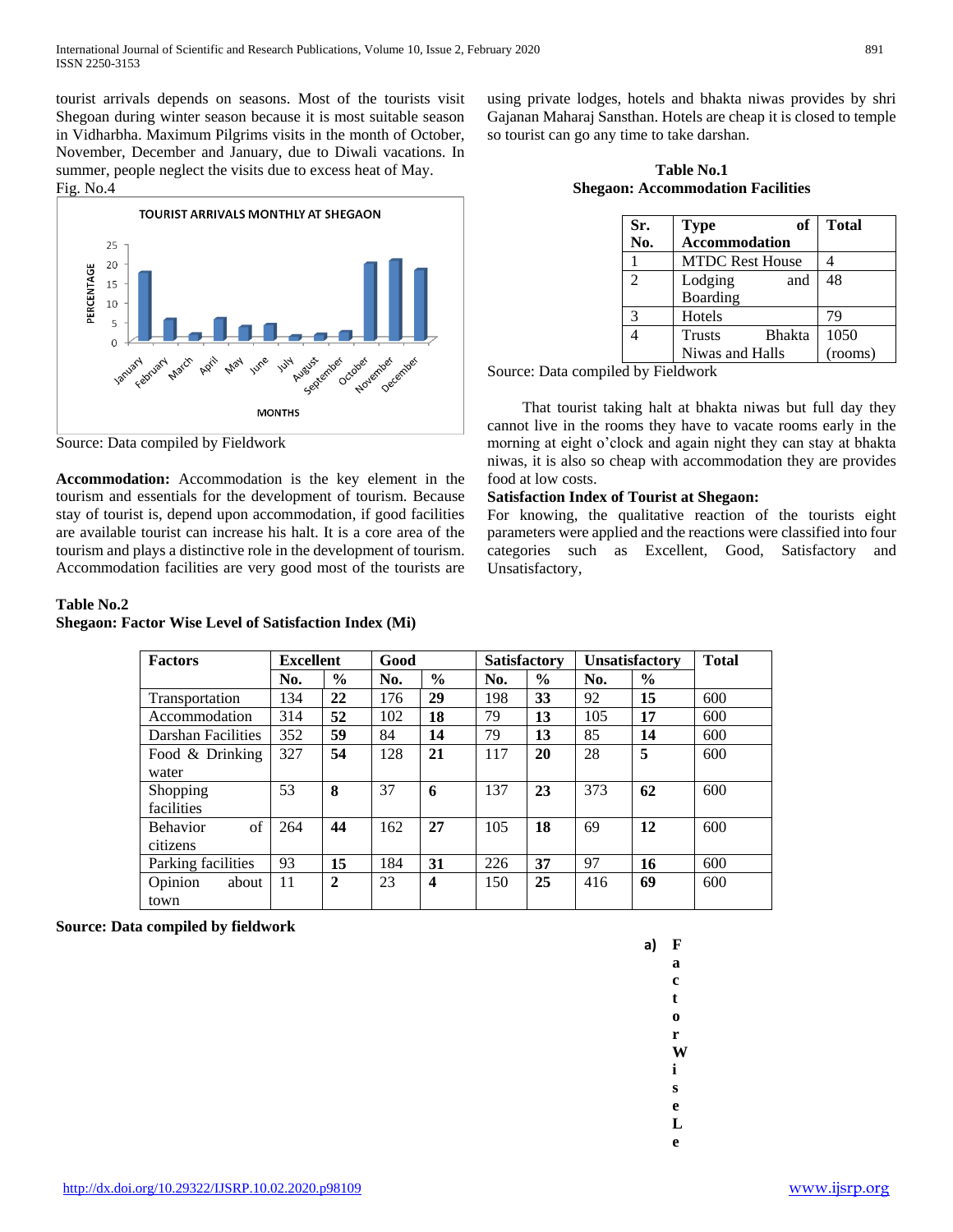**Transportation**: The category wise percentage reveals that thirty three percent tourists are satisfied about transportation facilities, twenty nine percent tourists replied as good, twenty two percent tourists replied excellent and only fifteen percent tourist are unsatisfied about transportation.

 **ii) Accommodation:** It is observed that accommodation factors is excellent for fifty-two percent tourists, eighteen percent tourists ranked as a good, seventeen percent replied unsatisfied and thirteen percent tourists mentioned satisfied.

 **iii) Darshan Facilities:** It is noted that darshan facility is excellent for fifty-nine percent tourists; thirteen percent tourists ranked replied as a satisfactory, fourteen percent tourists replied as a good and unsatisfactory.

 **iv) Food & Drinking Water:** Food and drinking water facility is excellent for fifty-four percent tourists, twenty one percent tourists reveals that good, twenty percent tourists are satisfactory and only five percent tourists are unsatisfactory.

 **v) Shopping Facilities:** About shopping facilities, tourists are not so satisfied because sixty-two percent tourists are unsatisfactory, twenty-three percent tourists are satisfactory, eight percent tourists are replied excellent and six percent tourists replied good.

 **vi) Behavior of Citizens:** Behavior of citizens' forty-four percent tourist said that it is excellent; twenty-seven percent tourists replied as a good, eighteen percent tourists ranked as a satisfactory and twelve percent tourist replied as a unsatisfactory.

 **vii) Parking Facilities:** About parking facility thirty-seven percent tourists replied as a satisfactory, thirty-one percent tourists ranked as a good, sixteen percent tourist replied as an unsatisfactory and fifteen percent tourist remarked as an excellent.

 **viii) Opinion about Town:** Opinion about town sixty-nine percent tourists replied as an unsatisfactory, twenty-five percent tourists replied as a satisfactory, twenty-three percent tourists ranked as a good and eleven percent tourists replied as a excellent. To sum up, it is interesting to note that more than fifty percent of the tourists are happy about the food and drinking water facilities, Darshan and accommodations facilities. On the other hand, they are not satisfied about the marketing and cleanliness of the town. So if this centers is to be developed, it is necessary to improve the market facility and general cleanliness of the surrounding areas of the tourist spot.

### **Factor-Wise Average Values Of Satisfaction (Ni)**

 The facility wise averages are calculated, for this purpose tourists asked to assign points out of maximum ten, for the particular level of satisfaction they derived from each factor. The average values for the different level of satisfaction for different factors are given in table 3.

|                                                          | Table No. 3 |  |  |
|----------------------------------------------------------|-------------|--|--|
| Shegaon: Factor-Wise Average Values Of Satisfcation (Ni) |             |  |  |

| Sr.<br>No.     | <b>Factors</b>           | <b>Average Satisfaction (Percent)</b> |      |                     |                       |  |
|----------------|--------------------------|---------------------------------------|------|---------------------|-----------------------|--|
|                |                          | <b>Excellent</b>                      | Good | <b>Satisfactory</b> | <b>Unsatisfactory</b> |  |
| 1              | Transportation           | 8.7                                   | 7.8  | 5.5                 | 4.1                   |  |
| 2              | Accommodation            | 9.2                                   | 7.7  | 5.6                 | 4.3                   |  |
| 3              | Darshan Facilities       | 9.3                                   | 7.8  | 5.8                 | 4.8                   |  |
| $\overline{4}$ | Food & Drinking<br>water | 9.2                                   | 7.4  | 5.2                 | 2.8                   |  |
| 5              | Shopping facilities      | 8.2                                   | 6.9  | 5                   | 4.6                   |  |
| 6              | Behavior of citizens     | 8.9                                   | 7.1  | 4.6                 | 3.6                   |  |
| 7              | Parking facilities       | 8.5                                   | 7.2  | 4.9                 | 3.2                   |  |
| 8              | Opinion about town       | 8.1                                   | 6.6  | 4.7                 | 2.9                   |  |

**Source: Data compiled by fieldwork**

# **Factor-wise Satisfaction Index with Rank (Sti)**

 These average values are utilized to calculate the satisfaction indices. Then ranks are given to these factors, which is given as priority of the factors. Table 4 shows that the satisfaction index for darshan facility has 8, followed by food and drinking water 7.7, accommodation 7.6, and so on. Satisfaction index for opinions

about town is 3.6 it is received eighth rank. Cleanliness causes to attract tourists, many tourist destinations are well clean. But Shegaon it is not clean only surrounding of the temple is cleaned remaining town is dirty. Hence, tourists are not happy about this.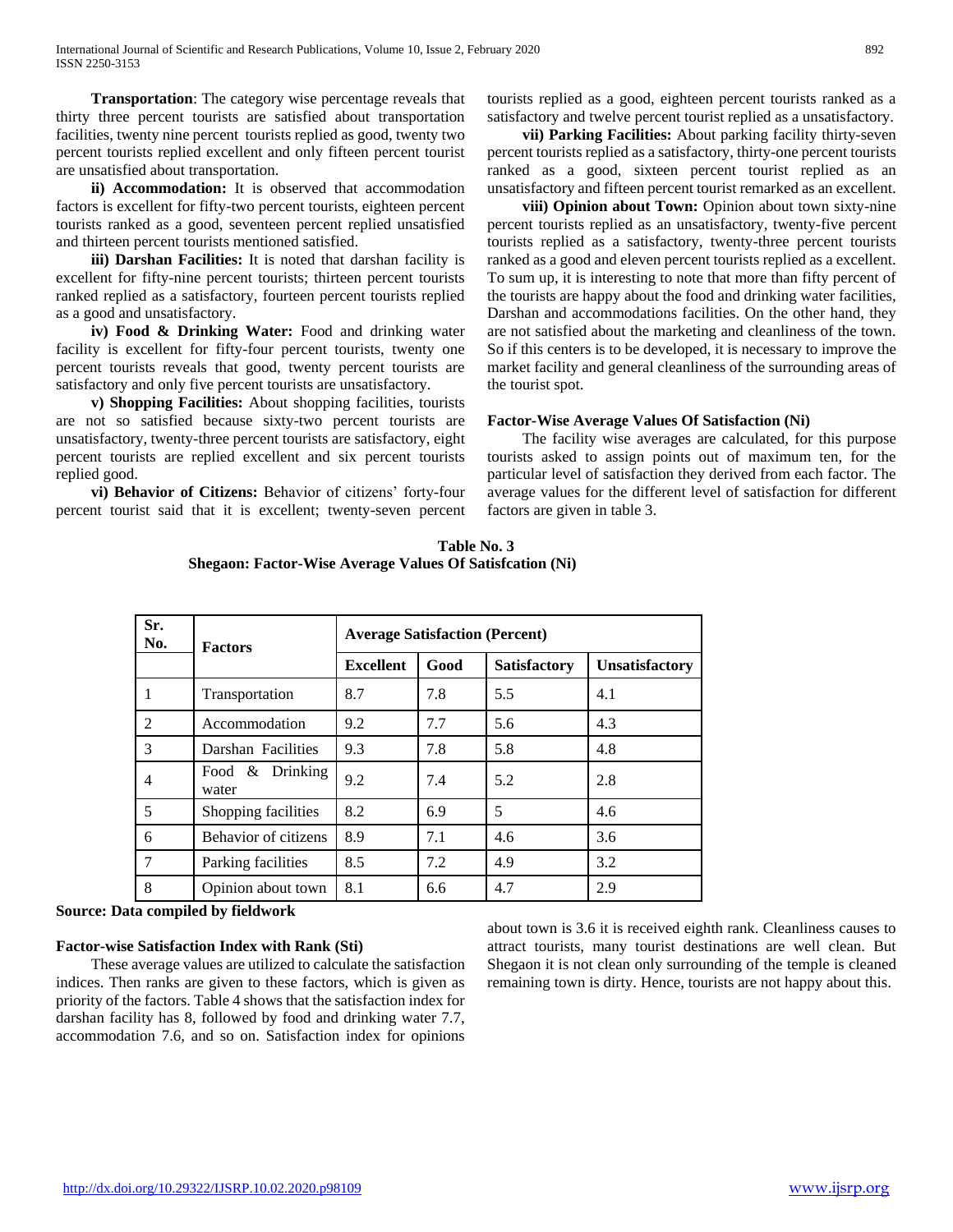| Sr. No. | <b>Factors</b>        | <b>Satisfaction Index</b> | <b>Positional Rank</b> |
|---------|-----------------------|---------------------------|------------------------|
|         | Transportation        | 6.7                       | v                      |
| っ       | Accommodation         | 7.6                       | Ш                      |
| 3       | Darshan Facilities    | 8.0                       |                        |
|         | Food & Drinking water | 7.7                       | П                      |
| 5       | Shopping facilities   | 5.2                       | VII                    |
| 6       | Behavior of citizens  | 7.1                       | IV                     |
|         | Parking facilities    | 5.9                       | VI                     |
| 8       | Opinion about town    | 3.6                       | VIII                   |

**Table No.4 Shegaon: Factor-Wise Satisfaction Index With Rank (Sti)**

**Source: Data compiled by fieldwork**

# III. FINDINGS AND CONCLUSIONS:

 Tourism has become the world largest and fastest growing industry in terms of revenue and the number of people involved. It is most important employment generating activity for the local people as well as skilled and unskilled labor. While studying tourism activity, it is essential to study Geography because it totally depends on enjoyment of landscape, nature, climate and location of tourist places.

Based on satisfaction index analysis as per the opinion of the tourists, it is observed that, darshan facility, accommodation, food, and drinking water are excellent in Shegaon. However, few tourists are not happy with these facilities. It is a famous religious place in Maharashtra; therefore, special attention should be given towards tourists expectations. Transportation factor is satisfactory at Shegaon, therefore having scope for development.

# **Problems faced by Tourists:**

 Tourist faced number of problems and difficulties while starting journey. Major problems and difficulties faced by them is below,

#### **Food and drinking water:**

 The respondents expressed their satisfaction with regards quality and availability of food and drinking water. Some respondents complained of water facilities, tourists faced acute shortage of water supply. In order to caters to the needs and requirements of the tourists.

 Drinking water facilities should be solved on permanent basis since, this year there is a scarcity of rains, hence rankers in villages of Buldhana District itself supply drinking water.

# **Problems Faced by Local People:**

i. Lack of training courses related to tourism activity in the district does not encourage local people to draw benefits from the tourism. ii. Low earning of tourist guide is another problem of local people in employment generation.

iii. Workers of hotels and restaurants are usually local people but not getting good salary.

Iv. Shopping centers are more than required; hence, people find it difficult to sell their products.

# **General Problems:**

- 1. Special arrangement of transportation is not available during peak season and annual festivals.
- 2. Lack of petrol pumps in the interior part
- 3. Lack of proper guidance about tourists centers
- 4. Lack of hotels and snacks centers in Shegaon

# IV. SUGGESTIONS:

- 1. Only the surrounding area of Gajanan Maharaj temple is neat and clean but remaining area of town is dirty. There is no proper planning for vehicles parking, tourist are parking anywhere. No proper roads are constructed, open drainage should be closed otherwise disease will spread.
- 2. Now-a-days agro tourism, rural tourism, farm tourism, medical tourism and health tourism are growing fast. Hence, there is an ample scope for the development of agro tourism and rural tourism in different parts of the district. Different type of variety of fruits can be cultivated to attract the tourists in the study area.
- 3. There is scope for local people to start Agro-tourism to attract urban people to experience rural life. It also help to generate employment opportunities for rural people
- 4. In the study area social forestry can be developed to utilize the barren land which will help to overcome the drought situation
- 5. Government of Maharashtra should provide attention towards advertisement of tourist sites with proper and updated information for domestic and foreign tourists.

#### **REFERENCES**

- [1] Bhatia, A. K.(1991): International Tourism- Fundamental & Practices. sterling Publication. New Delhi.
- [2] Bhatia, A. K.(1997): Tourism Management and Marketing, Sterling pub. New Delhi.
- [3] District Census Hanbook (1991) : Buldhana District.